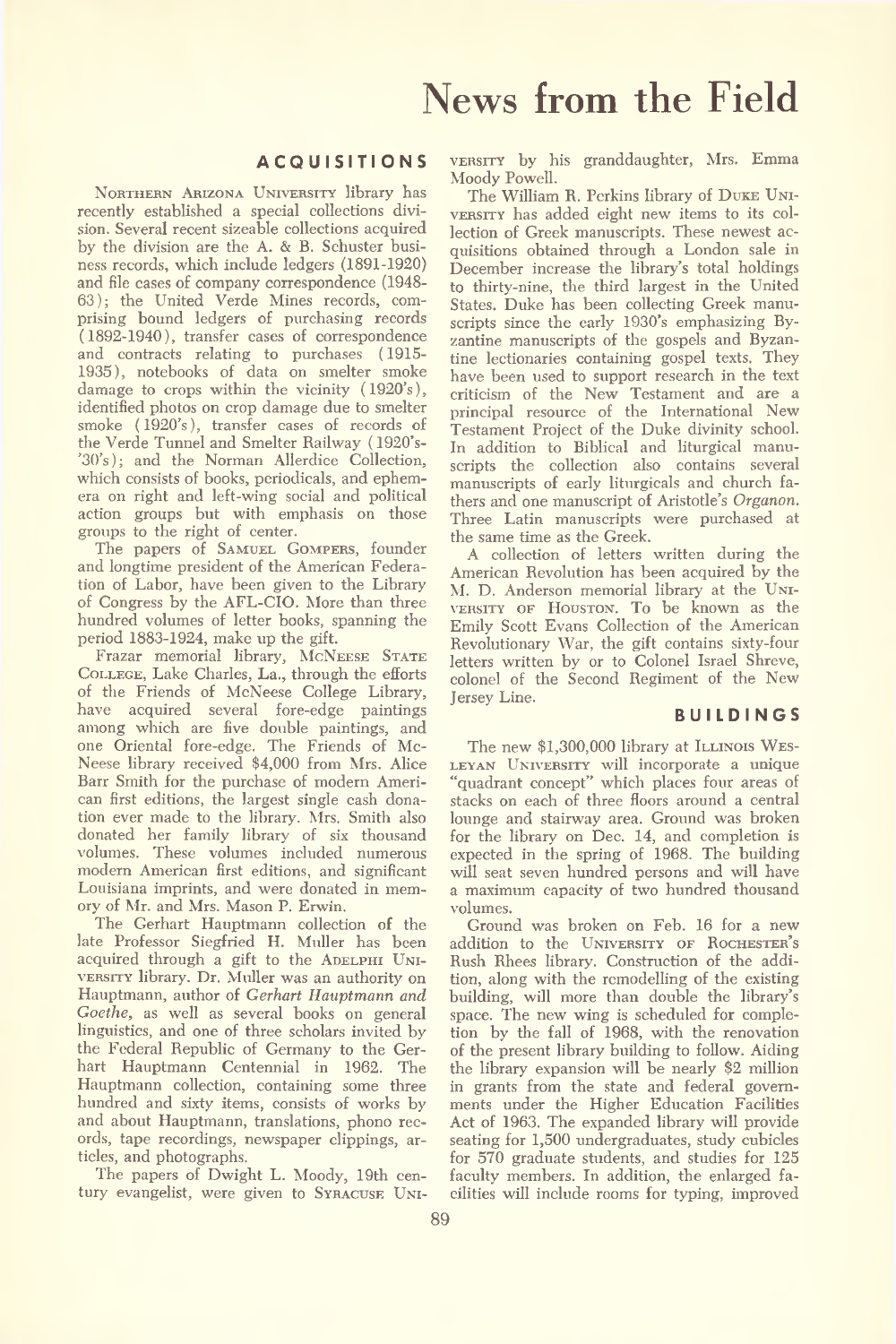facilities for rare book collections, increased space for staff operations, and additional stack space.

Construction has begun on a new 42,000 square foot library building to house the Scar-RITT COLLEGE division of the Joint University Libraries, Nashville.

#### **F E L L O W S H IP S , S C H O L A R S H IP S**

The UNIVERSITY OF KENTUCKY is pleased to announce that two additional work-study scholarships are now being offered to provide an opportunity for well-qualified students to enroll in the department of library science and, at the same time, acquire intensive work experience in the university library. This scholarship is offered on a cooperative basis by the university library and the department of library science. A stipend of \$3,000 is paid for a ten month period. Students work 20 hours per week and register for nine hours of course work. This is a two year scholarship; the persons selected could continue for a second year at the same stipend, \$3,000. Interested applicants should request forms from the Chairman of the Department of Library Science, University of Kentucky, Lexington, Kentucky. Applications must be postmarked not later than July 15.

The Welch medical library, JOHNS HOPKINS

University, has accepted a U.S. Public Health Service grant to train four graduate librarians in the subspecialties of biomedical librarianship. A year-long intensified program will be given to one trainee in each of the following fields: Public Services, Administration, Technical Services, History of Medicine. Training includes tuition-free academic courses, semimonthly informal seminars, and supervised work experience. A two-month special research project, selected by the trainee and an adviser, is another facet of the program. Candidates must be U.S. citizens who have received a master's degree from an accredited library school before starting the program. Librarians who are already employed in the field will be considered as well as recent library school graduates. Trainees will be accepted to begin the program on July 1 or September 1. The stipend will be \$5,500. Applications will be accepted until May 1 for those who wish to begin the program in July and until July 1 for those who wish to begin in September. For application forms and additional information, write to: Alfred N. Brandon, Director and Librarian, Welch Medical Library, Johns Hopkins University, 1900 E. Monument Street, Baltimore, Maryland 21205.

The school of library and information services of the UNIVERSITY OF MARYLAND announces

## AT LAST! **The WEYLL BOOK SUPPORT**

### **the book support that really holds on any steel shelf**

We've harnessed magnetic power to work tor you. Weyll Book Supports keep shelves neater, make tidying books twice as easy. They are:



**WEYLL CORPORATION** Box 62, Glen Cove, New York 11542

- **► Tongueless ► Uniquely storeable**
	-
- 
- **► Findable ► Non-"knifing"**
- **► Compact ► Economical**

60¢ each in quantity of 50, F.O.B. Glen Cove, N.Y. For information or prices on larger quantities, write to:

WY 17-1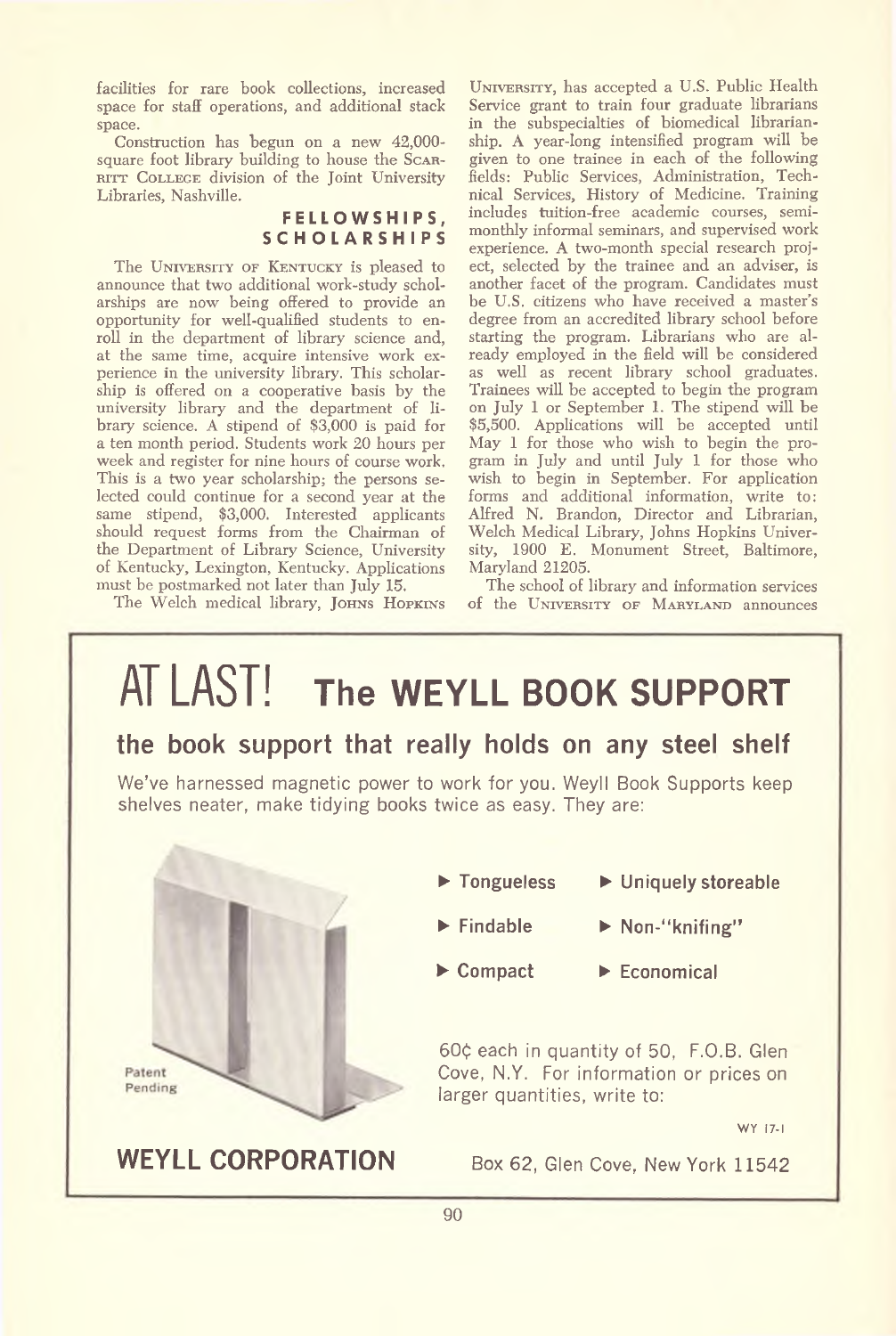the availability of approximately ten graduate assistantships for the academic year 1967/68. These include library work-study assistantships and teaching and research assistantships. Some are offered as ten-month appointments carrying a stipend of \$2,600 and others on a twelvemonth basis at \$3,120. Library work-study assistants work in the professional library of the school under the direction of the librarian, while teaching and research assistants serve under other members of the faculty and aid in the educational program or in research undertakings being carried out by faculty members. All assistantships provide for exemption from tuition and holders may pursue up to ten semester hours during fall and spring semesters and three semester hours during the summer session.

Applicants may also apply for University of Maryland fellowships of \$1,000. These are awarded on a competitive basis by the graduate school, to outstanding applicants upon the recommendation of the school of library and information services. Fellowship holders are expected to pursue their studies on a full-time basis and are exempt from tuition charges. During 1966/67 two fellowships were awarded to students in the school.

Further information is available from the Director of Admissions, School of Library and Information Services, University of Maryland, College Park, Maryland 20740.

A pioneering scholarship program for able junior college graduates will start next fall at New York University, financed by a trust established by Richard P. Ettinger, has assigned to the program the income from a bloc of Prentice-Hall stock to enable NYU to provide annual scholarships for one hundred students transferring from junior colleges for their last two years of undergraduate work.

A training program in medical librarianship and communication in the health sciences will be initiated by the school of library science of Western Reserve University in July 1967 with the support of a five-year grant of \$377,915 from the U.S. Public Health Service through the Extramural Program of the National Library of Medicine. The program, leading after one year to the degree of MS in Library Science, will utilize the resources and facilities of the school of library science and the Center for Documentation and Communication Research, the school of medicine and the Cleveland health sciences library on the Western Reserve University campus. Six stipends of \$2,400 plus dependency allowance and full payment of fees will be available to applicants of excellence and potential. For further information contact the Program Director, Professor Alan M. Rees, School of Library Science, Western Reserve University, Cleveland, Ohio 44106.

A comprehensive state-wide survey of library service is being conducted by the ARIZONA STATE UNIVERSITY bureau of educational research and services, sponsored by the Arizona Department of Library and Archives directed by Mrs. Marguerite Cooley.

A \$5,000 grant has just been made by the Council on Library Resources to enable the university to conduct a three-day seminar in connection with the survey, which itself is being financed by funds provided by the Library Services and Construction Act. Findings of the survey will be reviewed at the seminar, to be held in May, and recommendations developed for their implementation. Currently the data concerning sixty public libraries, one hundred and five special libraries, eleven college and university libraries, and eight hundred and eleven elementary and secondary school libraries are being tabulated and analyzed. The analysis is being conducted under the direction of Dr. Harold E. Moore and Mrs. Grace T. Stevenson.

The study is scheduled for completion next summer, when a comprehensive report will be made to the director of the Arizona Department of Library and Archives.

The Council on Library Resources has made a grant in the amount of \$9,119 to the UNIVERsity of California, Berkeley, for an experiment, by the Institute of Library Research, in library application of facsimile transmission between the university's Berkeley and Davis campuses. The two campuses are seventy-five miles apart. The experiment, under the direction of Raynard C. Swank, is being conducted with the use of LDX equipment loaned by the Xerox Corporation. The experiment follows a previous one with loaned Magnafax equipment in which the Reno and Las Vegas campuses of the University of Nevada were linked with the Davis campus.

The Council on Library Resources has made a grant of \$2,000 to the American Bibliographical Center to support the preparation of a new type of subject index. The grant will be applied to the preparation of a computer program for the index to the periodical articles abstracted in the Center's bibliographies, *Historical Abstracts* and *America: History and Life.* The Center's publications feature an index in which each entry gives an abbreviated summary of topics, places and years covered. The new system was developed by Eric H. Boehm, the Center's director, to speed search by users, reduce the number of "false drops" and serve as a means of arranging the abstracts in meaningful order. The abbreviations have the advantage over library code numbers in that they are easily recognizable, as "FOR" for Foreign Relations. The computer facilitates the rear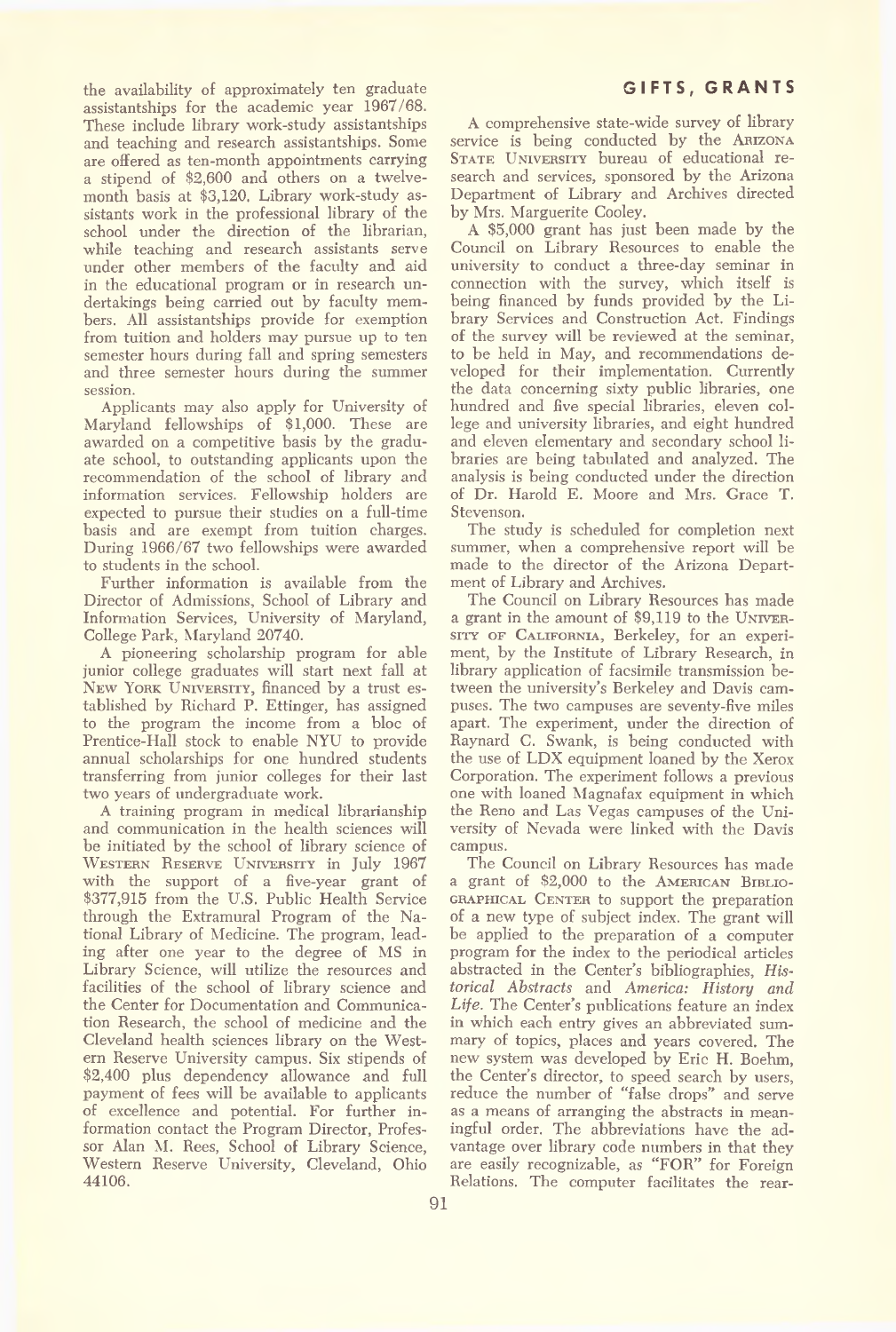rangement of these so-called cues under their appropriate headings.

The UNIVERSITY OF COLORADO libraries have received a \$54,000 grant from the National Science Foundation to study development of a cooperative book processing center to serve all Colorado publicly supported college and university libraries. The one-year grant is the first given by the NSF to a group of academic libraries to develop a central processing center.

Ralph E. Ellsworth, University of Colorado director of libraries; Richard M. Dougherty, CU associate director of libraries, and Don S. Culbertson, librarian for research and development at Colorado State University, are the three principal investigators. They received the grant as representatives of the Colorado Council of Libraries which has contributed \$10,500 for the study. Institutions represented on the council besides CU and CSU are the United States Air Force Academy, Fort Lewis College, Western State College, Colorado State College, Metropolitan State College, Adams State College, Southern Colorado State College and the Colorado School of Mines.

The objective of the study is to investigate whether a centralized processing center comprised of all of Colorado's academic institutions would improve the dissemination of materials to library users throughout the state.

A grant of \$108,855.00 from the Council on Library Resources, Inc., to the American Library Association, Chicago, Illinois, for the continued support of CHOICE, a book review journal, has been announced.

The Council on Library Resources, Inc., Washington, D.C., has awarded a grant of \$5,668 to the UNIVERSITY OF CHICAGO graduate library school to study book losses through theft in academic libraries. The principal investigator will be Mrs. Maxine H. Reneker, whose work has been initiated under the direction of Herman H. Fussier and Philip H. Ennis. For this study, a questionnaire requesting figures on losses through theft and data on the use of control devices was distributed to all of the 1670 academic libraries serving student bodies of less than five thousand listed in the U.S. Office of Education publications, *Library Statistics of Colleges and Universities, 1963-64* and its *Supplement.* Approximately ten hundred ninety libraries returned the questionnaire, a response of 65 per cent. Forty-five per cent of the responses included figures indicating the number of books lost.

A grant in the amount of \$62,300 to the New England Board of Higher Education, Winchester, Mass., to further the design of a regional library cataloging and processing center for six New England university libraries, has been made by the Council on Library Resources. The grant supplements a previous grant of \$45,860 to NEBHE by the Council for the

same purpose. The libraries participating in the NEBHE project are those of the University of Connecticut, University of Maine, University of Massachusetts, University of New Hampshire, University of Rhode Island, and University of Vermont. The project is an investigation of the feasibility of a regional computer center for the processing and cataloging of books.

The Louis W. and Maude Hill Family Foundation has made a grant to the Endowment and Research Foundation of MONTANA STATE UNIversity, Bozeman, to enable the library to microfilm the Yellowstore Park records.

A grant to the National Book Committee, in the amount of \$4,500, to assist its attack on the critical manpower shortage in the library field, has been made by the Council on Library Resources. A major part of the grant has been applied toward the expenses of a three-day conference sponsored by the American Library Association in cooperation with the National Book Committee. A second portion of the Council's grant will be used to support for six months the formation of the National Book Committee's Library Manpower Panel and a planning conference of manpower and personnel management experts reflecting education, business, labor and other non-library professions.

The AMERICAN JEWISH HISTORICAL SOCIETY is the recipient of a grant from the New York State Council on the Arts to catalog the book, manuscript, and art collections of the Society by providing the services of two librarianmuseum trainees. Scheduled completion of the project is December 1967.

The Council on Library Resources has made a grant in the amount of \$4,470 to Edward A. Chapman, director of libraries at Rensselaer POLYTECHNIC INSTITUTE, and Paul L. St. Pierre, assistant director for library operations, to assist<br>them in preparing a monograph, "Systems" them in preparing a monograph, Analysis and Design as Related to Library Operations." The book is intended to be a guide to the theory of systems analysis and design, and to provide a working knowledge of standard methods, procedures and tools which librarians can use in analyzing and evaluating operating problems.

Receipt of a grant in the amount of \$5,000 from the Council on Library Resources will assist a subcommittee of the U.S. American STANDARDS INSTITUTE to seek the development of uniform practices in preparing machinereadable bibliographical information for computers. The grant was made to the University of North Carolina in behalf of the Institute and supplements a grant of \$7,000 from the National Science Foundation.

The resources of outstanding collections in southeastern university libraries will be made more available to scholars through a project financed by the Mary Reynolds Babcock Foundation of Winston-Salem, N.C. The Association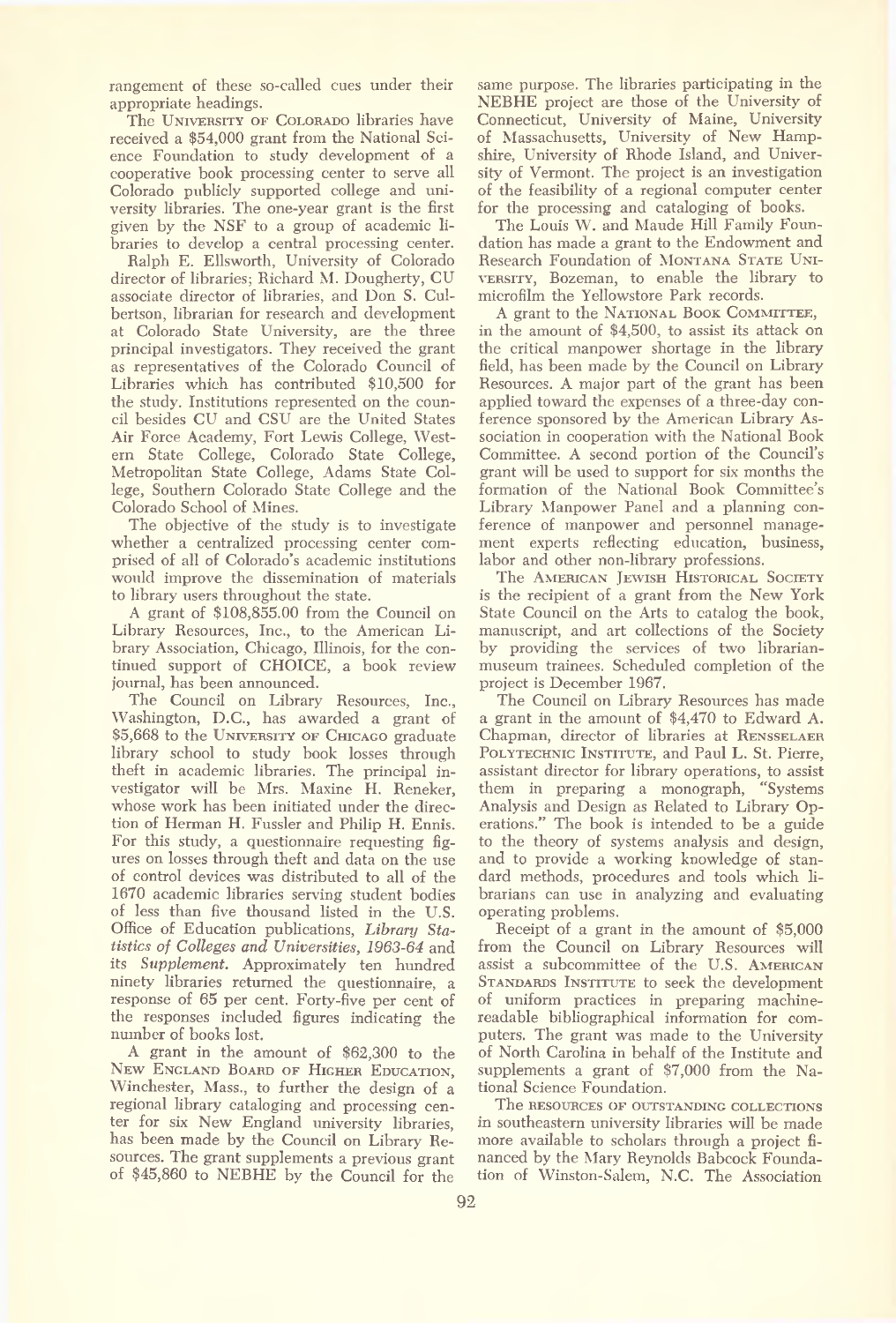of South Eastern Research Libraries has announced plans for a guidebook to distinguished collections in the libraries of its membership. Editor for the project is Thomas H. English, professor emeritus of English at Emory University, under the direction of a committee headed by Guy R. Lyle, director of libraries at Emory. Other members of the committee of librarians are W. Porter Kellam, University of Georgia, Benjamin E. Powell, Duke, Stanley L. West, University of Florida, and Jerrold Orne, University of North Carolina.

Ferrum Junior College's library fund has received a joint gift of \$200,000 from former Virginia governor Thomas B. Stanley and Mrs. Stanley. With a federal grant for the major part of its cost already approved, the gift makes possible construction of a new library for the college.

A pilot project to attack problems in preserving the content of countless thousands of "brittle books" of the last century will be undertaken by the Library of Congress through a \$26,800 grant which the Council on Library Resources has made to the Association of Research Libraries.

#### **M E E T IN G S**

Apr. 12-14: The University of Pittsburgh will hold its second national conference on Electronic Information Handling. The conference will be co-sponsored by the university, Goodyear Aerospace Corporation, Western Michigan University, the Office of Naval Research, and the Special Interest Group on Information Retrieval—Association for Computing Machinery. Further information regarding the conference may be obtained from Professor Allen Kent, Director, Knowledge Availability Systems Center, University of Pittsburgh, Pittsburgh, Pa. 15213.

Apr. 13: Fifth annual Symposium for Librarians, sponsored by the alumni and faculty of the Graduate School of Library Service, Rutgers University. "Planning—Process, Problems, Politics" will relate planning for the development of libraries of all types to the problems of operating within the political and social sphere. For more information or reservation forms, write to Glenn Reed, Franklin High School, Francis Street, Somerset, N.J. 08873.

Apr. 28-29: A conference on The Developing Junior College Library will be held at DeKalb, Illinois, under the joint sponsorship of the Illinois Library Association and Northern Illinois University. Sessions will be held on the general topics of Library Administration, Collections, Services, Buildings, and Curriculum for Training Library Clerks. For further program information, write to: Sherman Zelinsky, Librarian, Danville Junior College, 2000 East Main Street, Danville, Illinois 61832. For conference reservations, write to: Mr. James B. Dodd, Faraday Library, Northern Illinois University, De-Kalb, Illinois 60115.

May 5-6: Midwest Academic Librarians Conference, Chicago Circle Campus, University of Illinois.

May 5-6: The annual Spring meeting of the Tri-State (Ohio, Pennsylvania, West Virginia) Chapter of the Association of College and Research Libraries, at Shepherd College Library, Shepherdstown, West Virginia.

May 21-26: Seminar in Public Library Administration. Drexel Institute of Technology. Led by Edwin Castagna, Enoch Pratt free library, Baltimore.

May 27-28: Symposium, Libraries and the Future, at Dalhousie University library. Keynote Speaker, Robert M. Hayes, UCLA. Sponsored by Atlantic Provinces Library Association in association with Dalhousie University. For further information contact Miss Nancy Stuart, Dalhousie University Library, Halifax, N.S. Preregistration is required; the fee of \$10 includes two "official" meals.

June 11-16: The sixty-sixth annual meeting of the Medical Library Association will be held at the Americana in Miami, Fla.

June 12-16: Distinguished figures in librarianship from three continents will speak at an International Conference on Education for Librarianship at the University of Illinois, Urbana. The conference is being conducted by the graduate school of library science through the U. of I. division of university extension.

June 13-16: Technical Information Center Administration IV. Drexel Institute of Technology. Led by Arthur W. Elias, Institute for Scientific Information, Philadelphia.

June 14-17: International Federation for Information Processing and Federation Internationale de la Documentation meeting on Mechanized Information Storage, Retrieval, and Dissemination, Rome.

June 22-24: 12th Seminar on the acquisition of Latin American library material. Principal topic for discussion will be development of Latin American collections, considered from points of view of libraries of varying sizes for study and research purposes. Institutional membership is \$15, payable to the "University of California at Los Angeles: Twelfth SALALM," and checks should be sent to William R. Woods, Latin American Bibliographer in the University Research Library, UCLA, Los Angeles, California 90024. Preprint working papers are included in the membership fee, and are available only through payment of the institutional membership. The registration fee for *additional participants* from the member institution is \$7.50, and includes preprint working papers. *Additional sets* of working papers can be subscribed to in advance for \$5.00 each.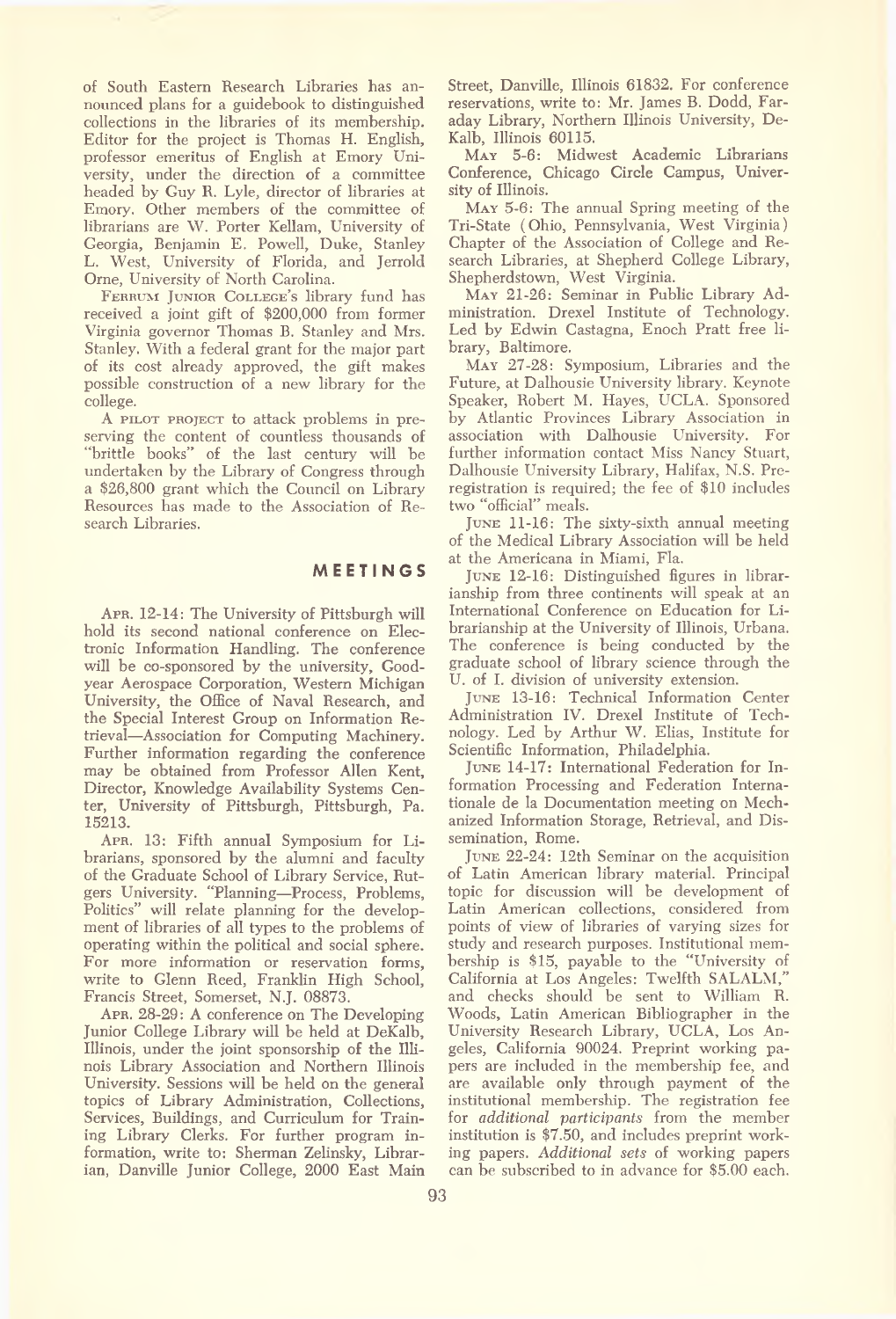June 25-July 1: Annual conference, ALA, San Francisco.

July 1-8: Following the ALA conference in San Francisco June 25-July 1, the Hawaii Library Association will sponsor the Mid-Pacific Library Conference in Honolulu. Headquarters will be at the Princess Kaiulani Hotel in Waikiki.

Plans are underway for trips to the Polynesian Cultural Center, Sea Life Park, the state Centralized Processing Center, the University of Hawaii, the East-West Center for Cultural and Technical Interchange, and various libraries on Oahu. An optional extension trip to the islands of Kauai, Maui, and Hawaii will be offered.

Travel arrangements are being handled by Bel-Air Travel, Inc., 600 North Sepulveda Boulevard, Los Angeles 90049. Further information may be obtained from them or from Katherine Knight, Hawaii State Library, 478 South King Street, Honolulu 96813.

July 9-30: Fourth Annual European Library Study Tour. Drexel Institute of Technology. Led by Emerson Greenaway, Free Library of Philadelphia.

July 10-28: Edward McLean will direct a workshop on the care, binding and repair of books and the basic principles of preserving historical documents, at the University of Denver graduate school of librarianship. The workshop will be limited to twenty participants, with preference given to those working with special collections. Advance registration is required. Application forms and further information may be obtained from the co-director, H. W. Axford, Director of Libraries, University of Denver, Denver, Colorado 80210.

July 17-28: Seventh Annual School Librarianship Workshop. Drexel Institute of Technology. Led by Beatrice Downin, Abington Township, Pa.

JULY 17-29: Senior administrative personnel of large public, research and academic libraries will participate in a two-week University of Maryland seminar to study library organizations. Sponsored by the university's school of library and informational services. Brochure and application materials are available from the Library Administrators Development Program, School of Library and Information Services, University of Maryland, College Park, Maryland 20740.

SEPT. 4-9. IATUL seminar on application of international library methods and techniques, at Delft Technological University library. Intended for directors or coworkers from libraries at research level. Official language is English. Number of participants will be limited to twentyfive. Fee is 400 guilders. Address all correspondence to Miss C. D. Wilson, c/o Library Technological University, 101 Doelenstraat, Delft, Netherlands.

SEPT. 12-22: International Federation for Documentation (FID), thirty-third conference and International Congress on Documentation, in Tokyo, Japan.

 Libraries Conference. Drexel Institute of Tech nology. Led by Ralph Parker, director of li SEPT. 17-20: Data Processing in University braries and dean, graduate library school, University of Missouri.

#### **M IS C E L L A N Y**

Physicians throughout the Northwest paid tribute to one of the nation's leading medical librarians when they presented a portrait of Bertha Brandon Hallam to the UNIVERSITY OF OREGON medical school.

Fifty or more MIDDLE ATLANTIC area colleges and research institutions may be linked in a high-speed computer network designated the Eastern Pennsylvania Information Center computer network (EPIC) within the next two to three years. The network center would be at Franklin and Marshall College.

Jack P. Lewis, Harding College, Memphis, is preparing a census of Bishops' Bibles in American libraries. He would appreciate being informed of any libraries holding copies of the following items: *The Anglo-Saxon Gospels,* John Day, 1571; *The William Fulke New Testament,* 1589, 1601, 1617, 1633; all printings of The Bishops' Bible and New Testaments.

Eugene Miller, president of Documentation Incorporated, has announced plans for eighteen **SEMINARS IN INFORMATION RETRIEVAL,** tWO of them in Europe and two in Canada, during 1967. They will be conducted by Freeman H. Dyke and Basil Doudnikoff, associates of the Bethesda information handling firm, and sponsored jointly by DOC INC and IEI (Industrial Education Institute) of Boston, Mass. The seminars are intended to convey knowledge of how to design and operate an effective information retrieval system at minimal cost.

The new \$1,600,000 Milne library on the campus of the STATE UNIVERSITY COLLEGE AT GENESEO, N.Y., has been selected as the official depository for the new Thoreau edition that is jointly sponsored by the National Humanities Foundation and the Center for Editions of American Authors of the Modern Language Association.

Frederick Fell, Inc., New York City book publisher, has designated the manuscript collections division of the SYRACUSE UNIVERSITY library as the repository for its permanent archives.

By action of the Executive Committee of the Duke University Board of Trustees the university's general library has been named the Will iam R. Perkins library in honor of the late Judge Perkins. **COL**